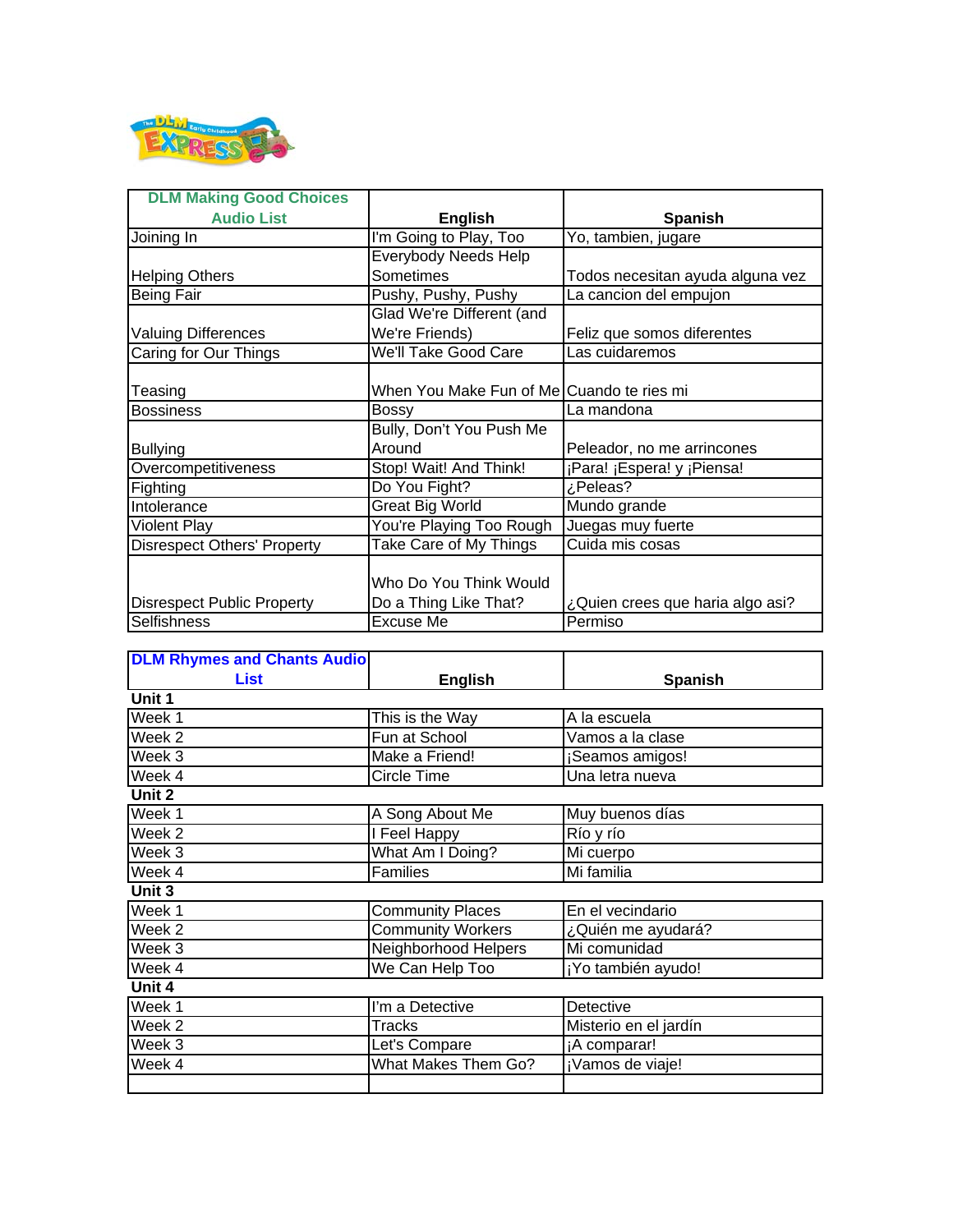| <b>DLM Rhymes and Chants Audio</b> |                                                |                            |
|------------------------------------|------------------------------------------------|----------------------------|
| <b>List</b>                        | <b>English</b>                                 | <b>Spanish</b>             |
| Unit 5                             |                                                |                            |
| Week 1                             | <b>Baby Birds</b>                              | Pajaritos                  |
| Week <sub>2</sub>                  | <b>Where Do Animals Live?</b>                  | ¿Dónde viven los animales? |
| Week 3                             | Animals Protect Themselves Animales cambiantes |                            |
| Week 4                             | At the Zoo                                     | Visita al zoológico        |
| Unit 6                             |                                                |                            |
| Week 1                             | Animals Grow Up                                | Las mascotas crecen        |
| Week <sub>2</sub>                  | A Plant Grows                                  | Semillita                  |
| Week 3                             | A Baby Grows                                   | Cuando era pequeño         |
| Week 4                             | What Will I Be?                                | ¿Qué serás?                |
| Unit 7                             |                                                |                            |
| Week 1                             | Sun, Earth, Moon                               | Luna, Tierra y Sol         |
| Week <sub>2</sub>                  | Raindrops                                      | Lluvia y arco iris         |
| Week <sub>3</sub>                  | <b>Making Shadows</b>                          | La sombra                  |
| Week 4                             | <b>Our Beautiful Earth</b>                     | Cuidemos nuestra casa      |
| Unit 8                             |                                                |                            |
| Week 1                             | A Healthy You!                                 | ¡Salud y energía!          |
| Week <sub>2</sub>                  | The Healthy Food Cheer                         | Aliméntate bien            |
| Week 3                             | Exercise                                       | ¡Corro, salto, juego!      |
| Week 4                             | Outdoor Play                                   | Juguemos afuera            |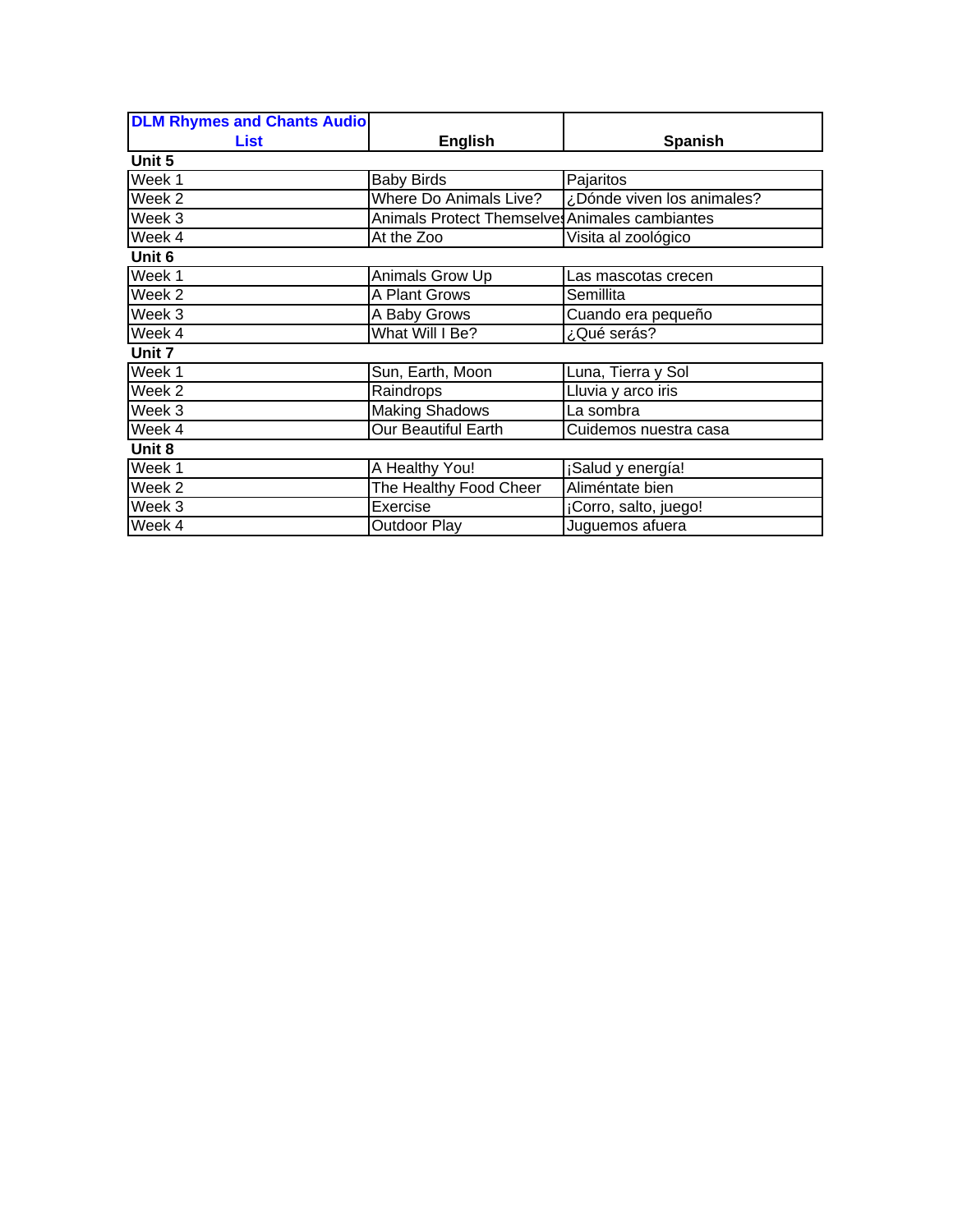

**Themes and Literature**

| Unit 1: All About Pre-K   | <b>Essential Question:</b> Why is school so important? |                                                          |
|---------------------------|--------------------------------------------------------|----------------------------------------------------------|
| Week 1: Welcome to School | What happens at school?                                | Concept Big Book                                         |
| Week 2: Our Classroom     | What happens in our classroom?                         | Yellowbelly and Plum Go to School by Nathan Hale         |
|                           |                                                        | Barrigota y Pipón van a la escuela by Nathan Hale        |
| Week 3: Let's Be Friends  | What makes a good friend?                              | Max and Mo's First Day at School by Patricia Larkin      |
| Week 4: Getting Along     | How can we play and learn together?                    | Amelia's Show and Tell Fiesta (Bilingual) by Mimi Chapra |
|                           |                                                        | My Library Theme                                         |

| Unit 2: All About Me       |                                  |                                                   |  |
|----------------------------|----------------------------------|---------------------------------------------------|--|
|                            |                                  | <b>Essential Question:</b> What makes me special? |  |
| Week 1: All About Me       | Who am I?                        | Concept Big Book                                  |  |
| <b>Week 2: My Feelings</b> | What are my feelings?            | Lots of Feelings by Shelly Rotner                 |  |
|                            |                                  | Montones de sentimientos by Shelly Rotner         |  |
| Week 3: My Body            | What do the parts of my body do? | Eyes, Nose, Fingers, Toes by Judy Hindley         |  |
|                            |                                  | Ojos, nariz, dedos y pies by Judy Hindley         |  |
| Week 4: My Family          | What is a family?                | Jonathan and His Mommy by Irene Smalls            |  |
|                            |                                  | Juan y su mamá by Irene Smalls                    |  |
|                            |                                  | My Library Theme                                  |  |

| Unit 3: My Community                | <b>Essential Question: What is a community?</b> |                                    |
|-------------------------------------|-------------------------------------------------|------------------------------------|
| <b>Week 1: In the Community</b>     | What are the parts of a community?              | Concept Big Book                   |
|                                     |                                                 |                                    |
| <b>Week 2: My Community</b>         | How does a community help me?                   | Rush Hour by Christine Loomis      |
|                                     |                                                 | Hora pico by Christine Loomis      |
| <b>Week 3: Community</b>            | Who helps the community?                        | Quinito's Neighborhood (bilingual) |
|                                     |                                                 | by Ina Cumpiano                    |
| <b>Week 4: Helping My Community</b> | How can I help my community?                    | Flower Garden by Eve Bunting       |
|                                     |                                                 | Un jardín de flores by Eve Bunting |
|                                     |                                                 | My Library Theme                   |

| Unit 4: Let's Investigate           | <b>Essential Question: How can I learn more about things?</b> |                                                          |
|-------------------------------------|---------------------------------------------------------------|----------------------------------------------------------|
| Week 1: I'm a Detective             | How can I learn by observing?                                 | Concept Big Book                                         |
| <b>Week 2: My Detective's Tools</b> | How can I use tools to investigate?                           | I Like Making Tamales by Allison Pomenta                 |
|                                     |                                                               | Me gusta hacer tamales by Allison Pomenta                |
| <b>Week 3: Making Comparisons</b>   | How can I compare things?                                     | Nature Spy by Shelley Rotner                             |
|                                     |                                                               | Espía de la naturaleza by Shelley Rotner                 |
| Week 4: Moving Along                | How do objects move?                                          | What Do Wheels Do All Day? by April Jones Prince         |
|                                     |                                                               | ¿Qué hacen las ruedas todo el día? by April Jones Prince |
|                                     |                                                               | My Library Theme                                         |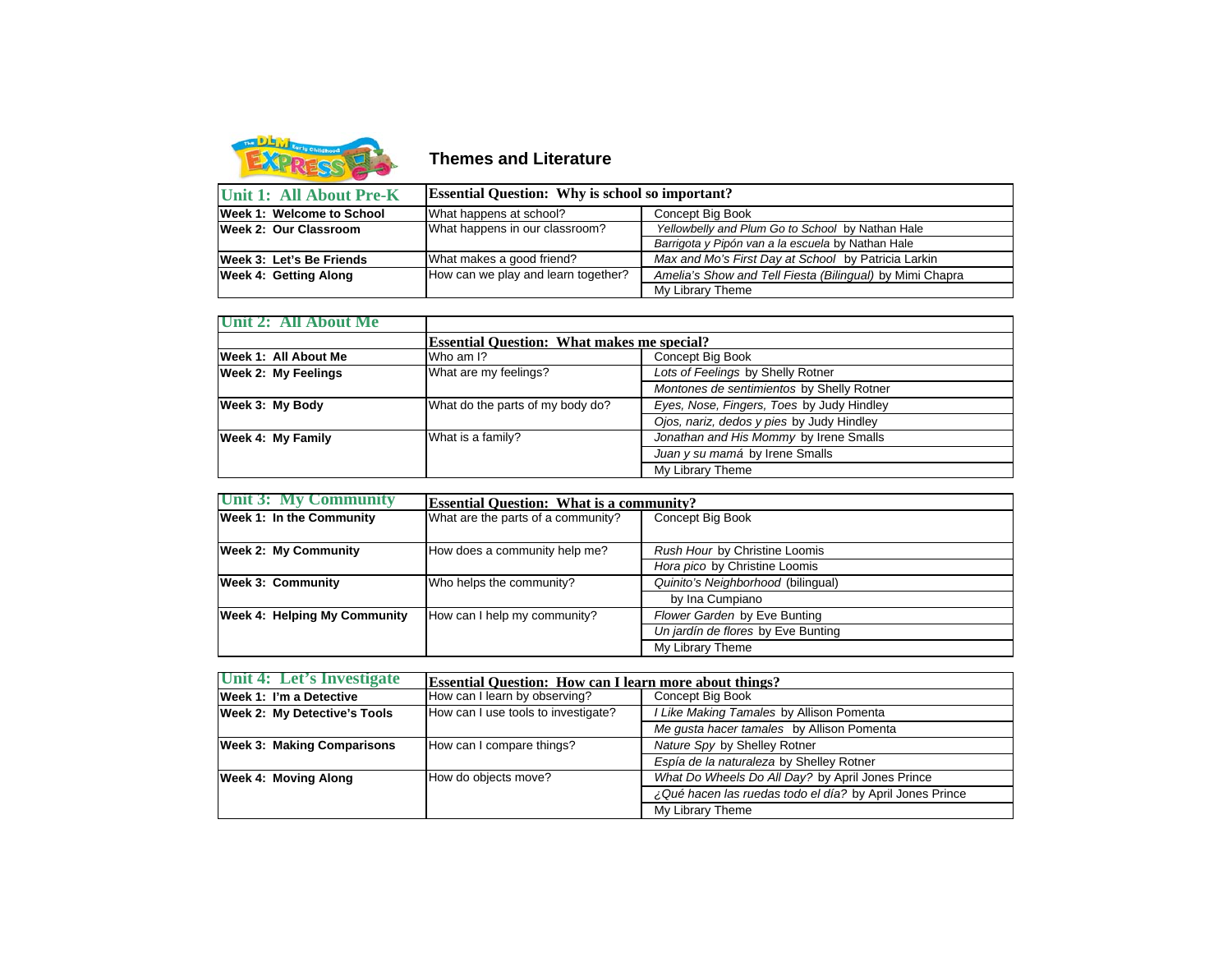

## **Themes and Literature**

| Unit 5: Amazing Animals          | <b>Essential Question: What is amazing about animals?</b> |                                                       |
|----------------------------------|-----------------------------------------------------------|-------------------------------------------------------|
| <b>Week 1: I Know Animals</b>    | What are animals like?                                    | Concept Big Book                                      |
|                                  |                                                           |                                                       |
| Week 2: Animals at Home          | Where do animals live and what do                         | Castles, Caves, and Honeycombs by Linda Ashman        |
|                                  | they eat?                                                 | Castillos, cuevas y panales by Linda Ashman           |
| <b>Week 3: Comparing Animals</b> | How are animals the same and                              | Who Is the Beast? by Keith Baker                      |
|                                  | different?                                                | ¿Quien es la bestia? by Keith Baker and Alma Flor Ada |
| Week 4: How Animals Move         | How do animals move?                                      | Move! by Steve Jenkins                                |
|                                  |                                                           | ¡A moverse! by Steve Jenkins                          |
|                                  |                                                           | My Library Theme                                      |

| Unit 6: Growing and                 | <b>Essential Question: How do living things grow and change?</b> |                                           |
|-------------------------------------|------------------------------------------------------------------|-------------------------------------------|
| <b>Changing</b>                     |                                                                  |                                           |
| <b>Week 1: Animals Change</b>       | How do animals grow and change?                                  | Concept Big Book                          |
| <b>Week 2: Plants Change</b>        | How do plants grow and change?                                   | I Am a Peach by Luis de Noriega           |
|                                     |                                                                  | Yo soy el durazno by Luis de Noriega      |
| <b>Week 3: People Change</b>        | How do people grow and change?                                   | I'm Growing! by Aliki Brandenberg         |
|                                     |                                                                  | ¡Estoy creciendo! by Aliki Brandenberg    |
| <b>Week 4: Living Things Change</b> | How do living things grow and change?                            | My Garden by JM Parramon and Irene Bordoy |
|                                     |                                                                  | Mi jardin by JM Parramon and Irene Bordoy |
|                                     |                                                                  | My Library Theme                          |

| Unit 7: Earth and Sky            | Essential Question: What can I learn about the earth and the sky? |                                                  |
|----------------------------------|-------------------------------------------------------------------|--------------------------------------------------|
| Week 1: My World                 | What can I learn about the earth and                              | Concept Big Book                                 |
|                                  | the sky?                                                          |                                                  |
| <b>Week 2: Outside My Window</b> | What weather can I observe each day?                              | Who Likes Rain? by Wong Herbert Yee              |
|                                  |                                                                   | ¿A quién le qusta la lluvia? by Wong Herbert Yee |
| Week 3: Day and Night            | What can I learn about day and night?                             | Matthew and the Color of the Sky                 |
|                                  |                                                                   | by Rocio Martinez                                |
|                                  |                                                                   | Matias y el color del cielo by Rocio Martinez    |
| Week 4: Taking Care of the World | Why is caring for the earth and sky                               | Ada, Once Again! by Ana Nuncio                   |
|                                  | important?                                                        | ¡Otra vez Ada! by Ana Nuncio                     |
|                                  |                                                                   | My Library Theme                                 |

| Unit 8: Healthy Food/          |                                                                          |                                                 |
|--------------------------------|--------------------------------------------------------------------------|-------------------------------------------------|
| <b>Healthy Body</b>            | <b>Essential Ouestion:</b> Why is healthy food and exercise good for me? |                                                 |
|                                |                                                                          |                                                 |
| <b>Week 1: Being Healthy</b>   | What are good healthy habits?                                            | Concept Big Book                                |
| <b>Week 2: Healthy Foods</b>   | What kinds of foods are healthy?                                         | Growing Vegetable Soup by Lois Elhert           |
|                                |                                                                          | A sembrar sopa de verduras by Lois Elhert       |
| Week 3: Healthy Fun            | Why is exercise important?                                               | Rise and Exercise by Tonya Leslie               |
|                                |                                                                          | A ejercitarse, juno, dos, tres! by Tonya Leslie |
| <b>Week 4: Staying Healthy</b> | How can I stay healthy?                                                  | Jamal's Busy Day by Wade Hudson                 |
|                                |                                                                          | El intenso día de Jamal by Wade Hudson          |